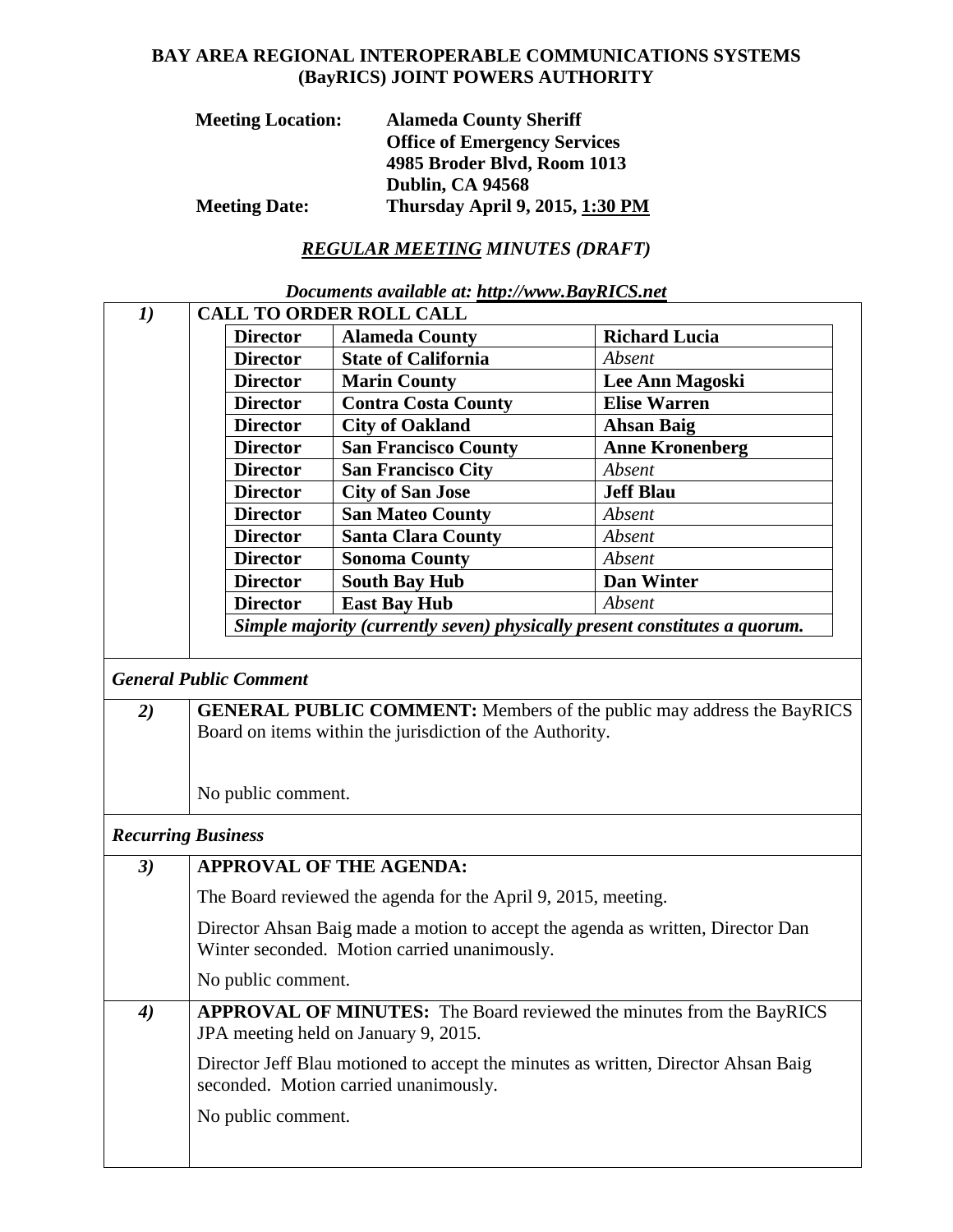| 5)                  | <b>BAYRICS GENERAL MANAGER'S REPORT:</b>                                                                                                                                                                                                                                                                                                                                                                                                                                                                                                                                                                                                                                                                                                                                                                                                                                                                                                                                                                                                                                                                                                                                                     |
|---------------------|----------------------------------------------------------------------------------------------------------------------------------------------------------------------------------------------------------------------------------------------------------------------------------------------------------------------------------------------------------------------------------------------------------------------------------------------------------------------------------------------------------------------------------------------------------------------------------------------------------------------------------------------------------------------------------------------------------------------------------------------------------------------------------------------------------------------------------------------------------------------------------------------------------------------------------------------------------------------------------------------------------------------------------------------------------------------------------------------------------------------------------------------------------------------------------------------|
|                     | BayRICS General Manager Barry Fraser reported on progress of BayRICS strategic<br>plan initiatives, and on the meetings and activities of the First Responder Network<br>Authority (FirstNet), Public Safety Advisory Committee (PSAC), including PSAC<br>Task Groups on Priority/Preemption and Radio Site Requirements, and the California<br>First Responder Network (CalFRN). GM Fraser also reported on the on BayRICS'<br>administrative and financial updates, and related news and announcements. GM Fraser<br>introduced new Contra Costa County Alternate Director Elise Warren.                                                                                                                                                                                                                                                                                                                                                                                                                                                                                                                                                                                                   |
| 6)                  | STATE OF CALIFORNIA UPDATE ON FIRSTNET:                                                                                                                                                                                                                                                                                                                                                                                                                                                                                                                                                                                                                                                                                                                                                                                                                                                                                                                                                                                                                                                                                                                                                      |
|                     | The report from the State Director or Alternate on planning efforts related to FirstNet<br>and the California First Responder Network (CalFRN) was continued to the next<br>meeting.                                                                                                                                                                                                                                                                                                                                                                                                                                                                                                                                                                                                                                                                                                                                                                                                                                                                                                                                                                                                         |
|                     | No public comment.                                                                                                                                                                                                                                                                                                                                                                                                                                                                                                                                                                                                                                                                                                                                                                                                                                                                                                                                                                                                                                                                                                                                                                           |
| $\mathcal{I}$       | BayRICS TECHNICAL ADVISORY COMMITTEE (TAC) STANDING<br><b>REPORT:</b>                                                                                                                                                                                                                                                                                                                                                                                                                                                                                                                                                                                                                                                                                                                                                                                                                                                                                                                                                                                                                                                                                                                        |
|                     | Most TAC activities were reported under GM Fraser's report. In the interest of time<br>the TAC report was continued to the next meeting.                                                                                                                                                                                                                                                                                                                                                                                                                                                                                                                                                                                                                                                                                                                                                                                                                                                                                                                                                                                                                                                     |
|                     | No public comment.                                                                                                                                                                                                                                                                                                                                                                                                                                                                                                                                                                                                                                                                                                                                                                                                                                                                                                                                                                                                                                                                                                                                                                           |
| <b>Old Business</b> |                                                                                                                                                                                                                                                                                                                                                                                                                                                                                                                                                                                                                                                                                                                                                                                                                                                                                                                                                                                                                                                                                                                                                                                              |
| 8)                  | BayRICS FISCAL YEAR (FY) 2015-2016 BUDGET PLANNING: GM Fraser<br>reported that at the January 8, 2015, BayRICS meeting, the Board provided direction to<br>staff regarding the proposed budget for FY 2015-2016. The BayRICS Treasurer<br>(Alameda County Auditor-Controller) worked with staff to develop three budget<br>options that would keep annual member fees at the current level and focus resources on<br>Bay Area planning for FirstNet. GM Fraser presented the three options to the Board as<br>follows:<br>1. Part-time GM with the same member fee structure.<br>2. Full-time GM with the same fee structure (would require additional funding<br>source)<br>3. Part-time GM with limited grant funding to allow the JPA to maintain a small<br>reserve fund<br>GM Fraser reported that staff's goal is to finalize the FY 2015-2016 budget for the<br>Board's review at the July 9, 2015, meeting, and requested that the Board' provide<br>feedback on the three options. Director Anne Kronenberg made a motion to direct staff<br>to prepare a budget based upon option number three, Director Ahsan Baig seconded.<br>Motion carried unanimously.<br>No public comment. |
| 9)                  | <b>BAYRICS ANNUAL BUDGET AND MEMBER FEES FOR 2015-2016:</b>                                                                                                                                                                                                                                                                                                                                                                                                                                                                                                                                                                                                                                                                                                                                                                                                                                                                                                                                                                                                                                                                                                                                  |
|                     | At the January 8, 2015 meeting, the Board directed staff to conduct additional research                                                                                                                                                                                                                                                                                                                                                                                                                                                                                                                                                                                                                                                                                                                                                                                                                                                                                                                                                                                                                                                                                                      |